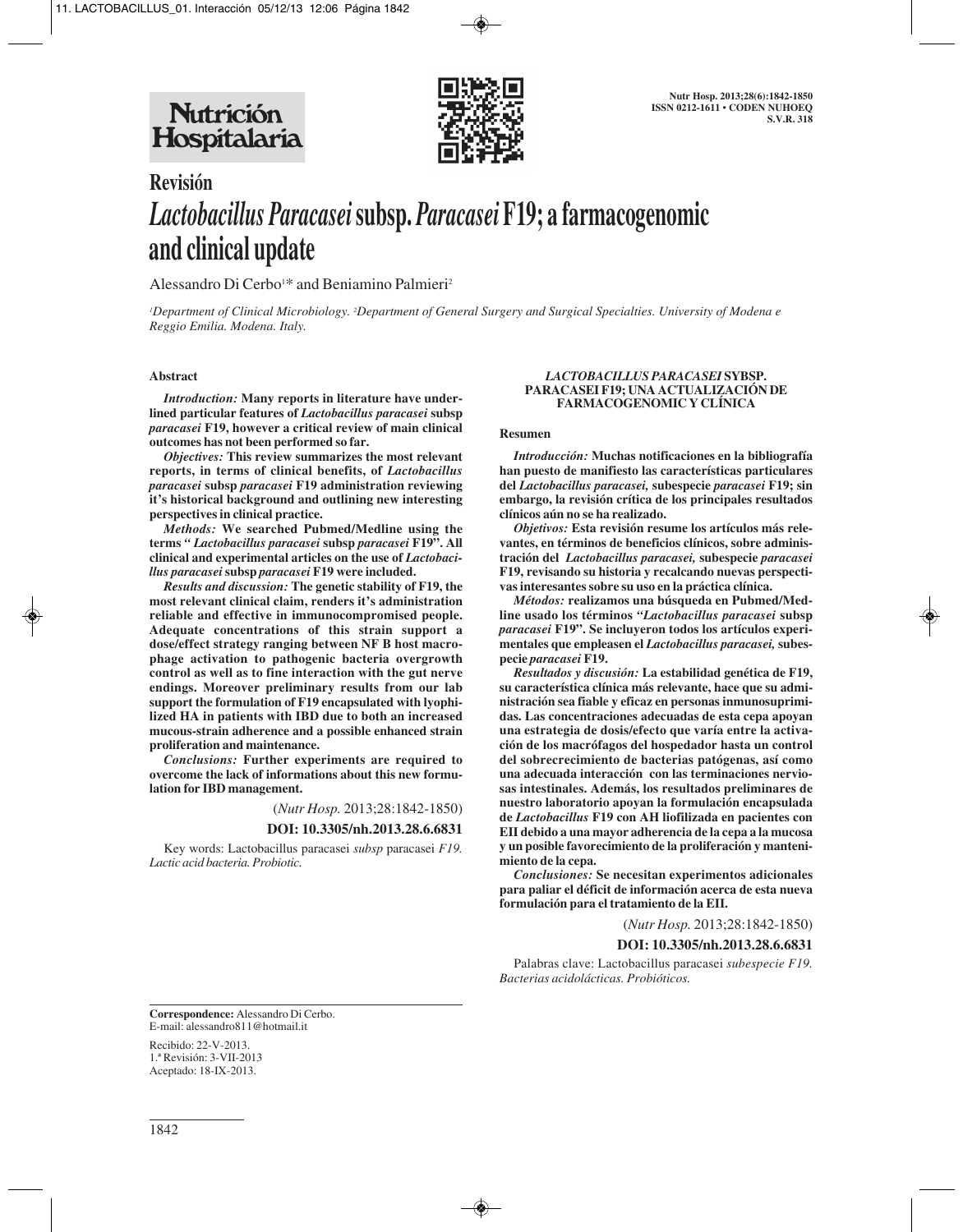# **Abbreviations**

L: *Lactobacillus*. LAB: lactic acid bacteria. F19: *L. paracasei*subsp *paracasei* F19. *H. pylori: Helicobacter pylori. P. pentosaceus: Pediococcus pentosaceus. L. mesenteroides: Leuconostoc mesenteroides. C. difficile: Clostridium difficile.* B: Bifidobacterium. EEC: enteroinvasive *Escherichia coli.* HA: hyaluronic acid. *E. coli: Escherichia coli. P. aeruginosa: Pseudomonas aeruginosa.* 

# **Introduction**

The *Lactobacillus casei* (L. casei) group is mainly composed of lactic acid bacteria (LAB) such as *Lactobacillus zeae (L. zeae), L. casei, Lactobacillus paracasei (L. paracasei)* and *Lactobacillus rhamnosus (L. rhamnosus)* widely used in dairy products and lactic beverages and whose major end product of sugar fermentation is lactic acid. These bacteria are also gram-positive, nonsporing, catalase-negative ,devoid of cytochromes and of nonaerobic habit but are aerotolerant, unpleasant, acid-tolerant and strictly fermentative1 . Studies on the electrostatic cell surface properties revealed a pH-dependent configuration with electrophoretic mobility progressively decreasing for lower pH values for the Lactobacillus casei subsp. casei (L. casei subsp. casei) and Lactobacillus paracasei subsp. paracasei (L. paracasei subsp. paracasei) strains until the isoelectric point (IEP = 4). The  $pH$ variations might be linked to cell wall chemical composition with adhesion mechanism during gastric transit<sup>2</sup>.

The taxonomic position and nomenclature of the *L. casei* group has been long time debated3 . In the past *L. casei* group had been one species divided into five subspecies: the *L. casei* subspecies *casei, alactosus, pseudoplantarum, tolerans* and *rhamnosus*<sup>4</sup> , but in 1989 Collins et al. introduced a reclassification by introducing two new species: *L. paracasei* and *L. rhamnosus* and tranferring subspecies *L. casei* subspecies *casei* to the species *L. casei* without any subspecies<sup>5</sup>. *L. paracasei* comprised two subspecies: the subspecies *Lactobacillus* including *L. casei* subspecies *alactosus* and *pseudoplantarum* and the subspecies *tolerans* from the *L. casei* subspecies with the same name.

*L. paracasei* subsp *paracasei* F19 (F19) belongs to the homofermentative family of lactic acid bacteria which convert almost quantitatively glucose to lactic acid<sup>6</sup>. It showed the ability to bind gastric and bovine mucin, collagen I and III and fibronectin and to express high surface hydrophobicity. The survival to pH 2.5 for 1 h and 20% bile for 2 h exposure, the bacteriocin(s) production, the proteolytic activity as well as the ability

the ability to transcribe NF B to the nucleus of macrophages have made this *lactobacillus* a reasonable candidate for a probiotic product development<sup>7</sup>.

# **State of the art**

F19 was isolated, for the first time, from the deep colonic mucus layer of patients without gastrointestinal disease who were admitted to the Sabbatsberg Hospital of Stockholm in 20027 . Then it was included in the multicentre European project PROBDEMO, which involved volunteers from Finland and Sweden, where its gastric survival ability was assessed and where strains closely related to F19 were observed in the intestinal tract of a small percentage of volunteers<sup>8</sup>.

Within the PROBDEMO project human pilot studies, based on the F19 strain, have been conducted. One involved 61 healthy swedish infants and 30 elderly that were randomly assigned to receive or gelatin capsules containing  $1 \times 10^{10}$  CFU of F19 in corn starch or corn starch only for 12 weeks<sup>9</sup>. Fecal samples from infants treatment group  $(n = 30)$ , collected before, during (at 2-3 weeks) and 2 weeks after administration, revealed an increase of F19 in 6/30 and a reduction of 17% of *Clostridium difficile (C. difficile)* population. However the elderly treatment group  $(n = 13)$  did not evidence substantial changes in terms of both microbial colonization and, as for the infants, *Helicobacter pylori (H. pylori)* eradication. The overall results indicated the ability of F19 to survive through the gastrointestinal tract and in 8-20% to be enclosed in the microbiota for several weeks as a part of the normal microflora. Another trial, still based on the assessment of gastric survival and mucosal adhesion of F19, indicated that it was both in the lumen and adhered to the mucosa of the colon (0.9×104 CFU) following 12 day consumption in 5 individuals<sup>10</sup>. Potential side-effects of probiotic consumption, such as intestinal discomfort, increased flatulence and changes in stool consistency and frequency, were monitored. All studies reported no adverse effects.

A questionable issue that has been extensively studied for the F19 is the genetic stability assessment, especially in order to guarantee consumers of the quality of probiotic<sup>11-12</sup>. The stability of three extrachromosomal elements (plasmids) within F19 was carefully checked in each step of the industrial reproduction process and their genetic profile was compared with those determined in the same strain 6 years earlier. At the end of the study no selection of cured derivatives was detected and all plasmids resulted unaltered.

A limited effect of F19 on resistant isolates during treatment with penicillin and quinolones was also observed<sup>13</sup>. In particular, 20 patients (divided in 2) groups) treated with either penicillin or ciprofloxacin (or norfloxacin) were randomized to receive a placebo or a probiotic product made of powdered milk (10 g) and freeze-dried F19 (10<sup>10</sup> CFU/ml). Fecal samples,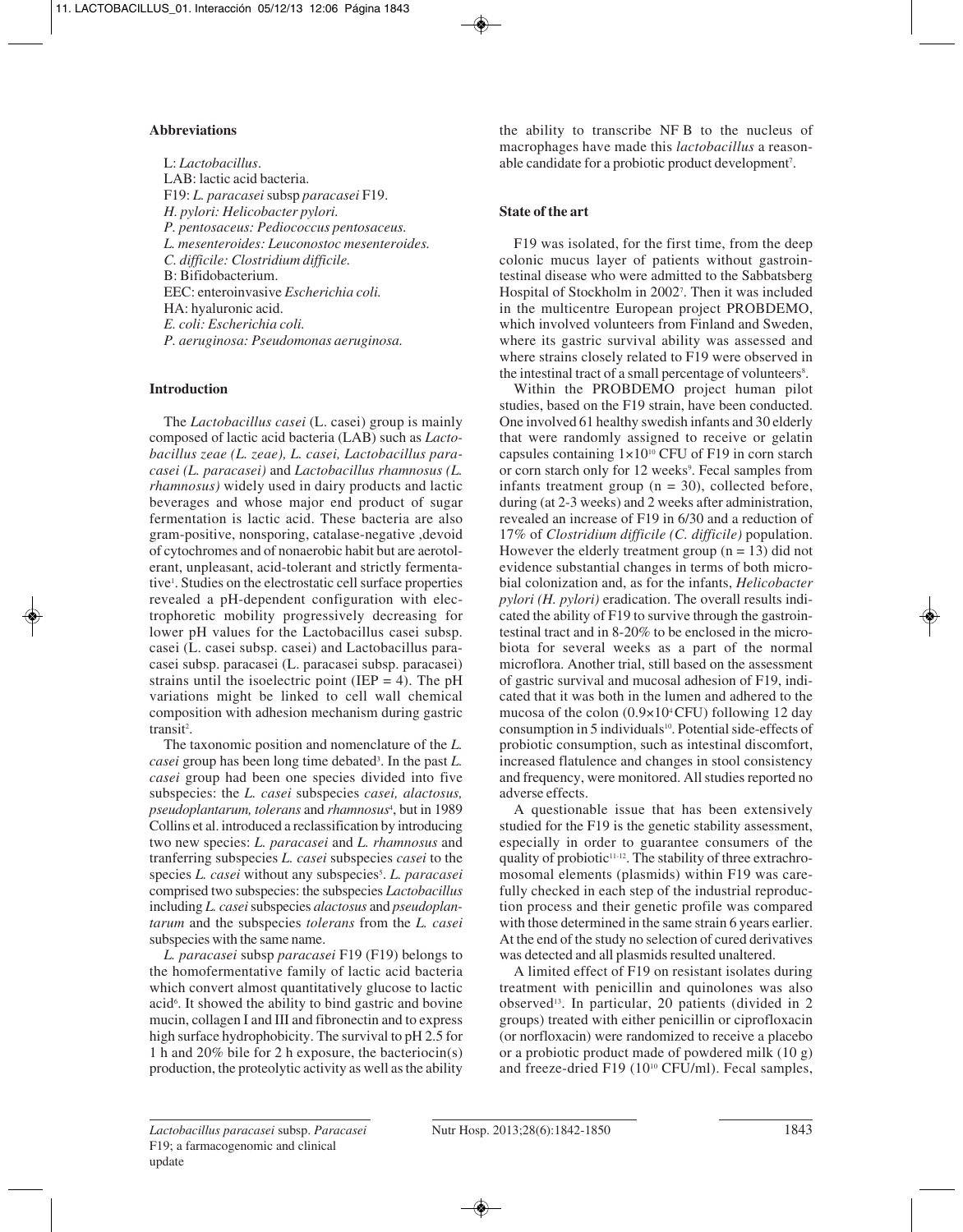collected before treatment on day 10 and 1 month after the start of the treatment, revealed that resistance in enterococci was not affected by penicillin administration while quinolone resistance increased during quinolone treatment. Moreover F19 was recovered in three samples from 10 patients in penicillin-treated group  $(2.1 \times 10^3 - 5.3 \times 10^4 \text{ CFU})$  and in three samples of eight patients  $(2.1 \times 10^{3.1.6} \times 10^{5} \text{ CFU})$  of the quinolone-treated group on day 10. Further, one patient of the quinolone-treated group still harboured the probiotic strain on day 30 (2.1  $\times$  10<sup>2</sup> CFU).

The effectiveness of the contemporary oral administration of F19 (Genefilus F19, Siffra Farmaceutici, Florence, Italy) in association with vaginal suppositories containing *L. acidophilus* has been was tested by Delia et al<sup>14</sup>. 60 healthy women (18-40 years) with suspect or confirmed diagnosis of bacterial vaginosis were randomized to receive either vaginal suppositories containing *Lactobacillus acidophilus (L. acidophilus)* (Calagin, Siffra Farmaceutici, Florence, Italy) or the same vaginal suppositories plus oral administration of Genefilus F19 (12.5  $\times$  10°CFU per sacket). The patients were examined at the end of therapy (3 months) and 3 months after the end of treatment. A significant reduction of vaginal pH, an improvement of sniff test as well as of the subjective symptomatology were observed in both groups at end of therapy and still decreased during the 3 months follow-up. However the Genefilus F19-treated group had a meaningful reduction of vaginal pH and of sniff test at the end of therapy and a maintenance of positive effect also after 3 months.

Also the host immunomodulation, a claim of many probiotics involved in normal immune function development, has been analyzed. Based on previous clinical studies<sup>15-18</sup>, a synbiotic combination of  $10^{11}$  CFU of *Pediococcus pentosaceus (P. pentosaceus)* 5-33:3, *Leuconostoc mesenteroides (L. mesenteroides)* 32- 77:1, F19; *L. plantarum* 2,362 plus inulin, oat bran, pectin, and resistant starch (Synbiotic 2000 Forte, Medipharm, Sweden)19-21, was randomly administered for 15 days (1 sachet of 12 g) whereas the placebo consisted of an identical dose of maltodextrin (Caloreen, Nestle, UK) on  $65$  critically ill patients<sup>21</sup>.

Analysis of infections, systemic inflammatory response syndrome, severe sepsis, and mortality, were performed. Results indicated that synbiotic-treated patients significantly reduced the rate of infections  $(P =$ 0.01), systemic inflammatory response syndrome, severe sepsis ( $P = 0.02$ ), and mortality; further, hospitalization within the intensive care unit  $(P = 0.01)$  and days under mechanical ventilation were significantly reduced with respect to placebo  $(P = 0.001)$ .

The role of F19 in this mix has been peculiar, it was the strongest inducer of Th1 and repressor of Th2 cytokines<sup>22</sup> and, along with *Lactobacillus plantarum (L. plantarum),* was effective to eliminate C. difficile strains<sup>23</sup>. On the other hand it is worth noting that the PRONUT study evidenced that Synbiotic 2000 Forte did not improve severe acute malnutrition outcomes in 399 Malawian children<sup>24</sup>.

On the basis of microbiological evidence it has been also observed that F19 did not modify CD4 T-cells growth, responsible for normal immunomediated response, on the contrary this population was stimulated by *L. paracasei* subsp. *paracasei* B21060<sup>25</sup>.

By means of the gene array technology it has been possible to map the host global gene expression profile changes caused by both F19 and *L. acidophilus* NCFB 1748 administration  $(5 \times 10^8 \text{ CFU/ml})^{26}$ . Differences in gene transcription were evaluated in the distal ileum of normal microflora and germ-free mice. In the normal microflora mice both strains caused concerted enhancement in a cluster of genes involved in immune response (such as Igh-5; Ms4a1; Clu; Cxcl13), some belonging to B cell receptor-signalling (Cd79a, Ms4a1, Cd19, Blk, Cd79b, Ptprc), some implicated in phagocytosis (Mfge8, Coro1a), in complement function (C3, Clu), in the architectural organization of B cells within lymphoid structures (Ltb, Cxcl13) and some implicated in protection against mucosal damage in inflammatory bowel disease (Serpina1) suggesting also a possible role of *Lactobacilli* in reducing the severity of inflammatory bowel disease. Although no qualitative differences on the expression profile of immune response-related genes were detected the mean signal increase was higher in mice fed with *L. acidophilus* NCFB 1748. In mice raised under germ-free conditions immune stimulatory effects were not observed obviously due to gut lymphoid tissue incompetence. Moreover, in germ-free mices fed with *Lactobacilli* an increased signal for adiponectin and adipsin (or factor  $D$ )<sup>27</sup> in combination with reduced expression of resistin like β was observed.

West and coworkers determined the impact of F19 during weaning on infections and IgG antibody responses to routine vaccines in 179 infants<sup>28</sup>. 89 infants were fed cereals with F19 (treatment group) whereas 90 without F19 (placebo) from 4 to 13 months of age. All of them were immunized with diphtheria and tetanus toxoid and a cellular pertussis, polio and Hib-conjugate vaccines at 5½ and 12 months of age and the number of days with infections, antibiotic prescriptions and antibody concentrations to all vaccines before and after the second and third doses were assessed. Both groups did not differ in the days number with infectious symptoms but in days with antibiotic prescriptions (fewer in the treatment group p  $= 0.044$ ); moreover F19 feeding (1  $\times$  10<sup>s</sup> CFU/ml) enhanced anti-diphteria concentrations when adjusting for breastfeeding duration and colonization  $(p =$ 0.024). An interaction of the intervention and colonization with F19 on anti-tetanus toxoid concentrations occurred during the course of vaccination ( $p = 0.035$ ). No effect exerted by F19 was observed on anti-HibPS (Polio + Hib) concentrations on infants breastfed <, > or = 6 months. Nevertheless F19 feeding increased the capacity to raise immune responses to protein antigens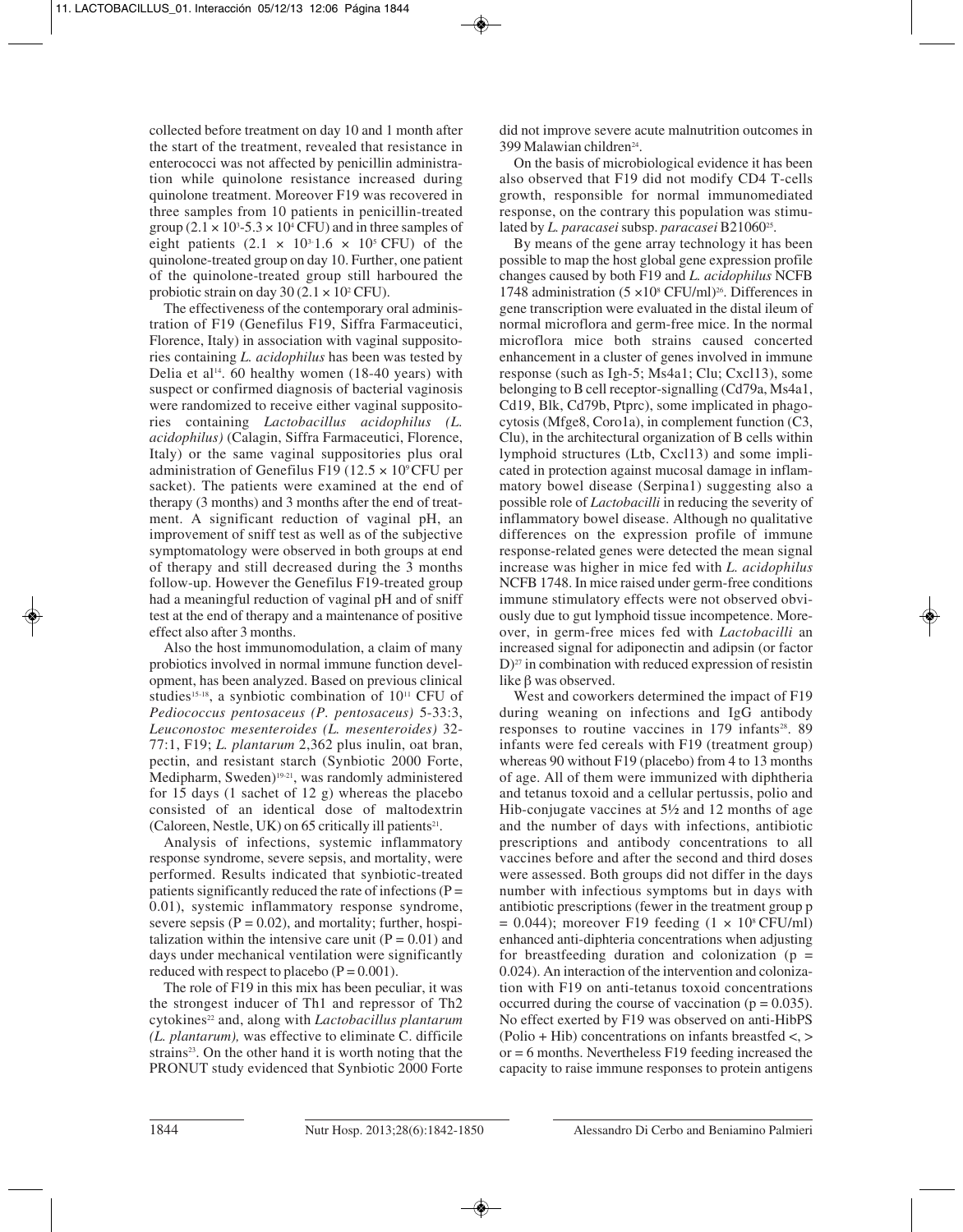especially in infants breastfed < 6 months but did not prevent infections.

One year later the same group evaluated the effects of F19 feeding on the incidence of eczema and Th1/Th2 balance during weaning<sup>29</sup>. From 4 to 13 months of age 89 infants were fed cereals with F19 (1  $\times$ 108 CFU) whereas 90 were only fed cereals. As a proxy for immune balance it was used the IFN- /IL4 mRNA expression levels in polyclonally stimulated peripheral blood T cells. The cumulative incidence of eczema at 13 months was 11% and 22% in the probiotic and placebo groups, respectively ( $p < 0.05$ ) and the IFN- $\gamma$ /IL4 mRNA ratio was higher in the probiotic compared with the placebo group ( $p < 0.05$ ). Conversely, no differences between groups in serum concentrations of total or specific IgE were observed.

F19 has been confirmed to be efficacious and well tolerated in patients with IBS presenting with diarrhoea or with constipation<sup>30</sup>. In particular, 100 IBS patients both with diarrhoea ( $n = 52$ ) and constipation ( $n = 48$ ) were administered Genefilus F19 at a dose of one sachet ( $12 \times 10^9$  of F19, combined with 750 mg glucooligosaccharides plus vitamins Bl, B5 and B6), dissolved in water, twice daily for 14 days. Moreover the content of F19 was evaluated in the stool of 20 patients before and after treatment. 2 weeks after the end of the treatment 94% of patients with IBS with diarrhoea had no more abdominal pain and 88% had no more diarrhoea; on the other hand, abdominal pain and constipation were no longer present in 87% and 83% of patients with IBS with constipation respectively; 95% of the overall population considerably improved or eliminated abdominal distension. Microbiological evaluations of patients stool revealed a marked increase of F19 load following the treatment, with a minimum of 2, to a maximum of 10, CFU/g faeces. The same trend, although with less evidence, was observed by Simrén et al (2009). 74 IBS patients were randomized to receive a daily treatment with either milk fermented with the yoghurt bacteria and containing F19, *L. acidophilus* La5 and *Bifidobacterium lactis (B. lactis*) Bb12,  $5 \times 10^7$  CFU/ml, (n = 37; Cultura; active) or simply acidified milk without these bacteria ( $n = 37$ ; control) for 8 weeks<sup>31</sup>. Responders were 14/37 (38%) patients in the treatment group and 10/37 (27%) patients in the control group  $(P = 0.3)$ . IBS symptom severity improved significantly Both groups had an improvement of IBS symptom severity during the treatment period, in particular during the first 2 weeks.

Based on the evidence that part of the pathogenesis in chronic fatigue syndrome of the host might be due to Disturbances in intestinal microbial ecology and in the immune system32-34 Sullivan et al. (2009) evaluated the effect of F19, *L. acidophilus* NCFB 1748 and B. lactis Bb12, 108 CFU/ml, (Cultura Dofilus Natural Yogurt, Arla Foods, Stockholm, Sweden) on fatigue and physical activity in 15 chronic fatigue syndrome (CFS) patients<sup>35</sup>. The rationale was that lactic acid producing bacteria have been shown to prevent and alleviate gastrointestinal disturbances<sup>36</sup> and to normalize the cytokine production $37$  and that such regulatory mechanism may be useful for CFS suffering patients. After 4 week of probiotic intake neurocognitive functions were improved in 6/15 patients, while no significant changes in fatigue and physical activity scores as well as in the gastrointestinal microflora were observed.

It has been observed that gut microbiota modulation, by means of probiotics intake, could be used also during obesity intervention strategies<sup>38-39</sup>.

In particular, F19 supplementation, was shown to increase the levels of lipoprotein lipase inhibitor ANGPTL4 (involved in the triglyceride deposition control into adipocytes) and peroxisome proliferator activated receptors (PPAR $\gamma$  and PPAR $\alpha$ ) specific targets for the treatment of type 2 diabetes and dyslipidaemia40. ANGPTL4 inhibited lipoprotein lipase action decreasing fat storage<sup>41</sup>. To investigate the effects of F19 supplementation SPF C57B/6J mice were used due to their propensity for weight gain. After 10 week treatment the serum analysis revealed that free fatty acids were not affected by the presence of F19, while the triglyceride load of the lipoprotein VLDL showed a slight but significant increase although cholesterol levels remained unchanged; on the other hand circulating ANGPTL4 levels were up-regulated and magnetic resonance imaging showed a significantly reduced body fat profile.

Recently, Nardone et al. (2010) have proposed the use of F19 as protective agent in a rat model with induced oxidative and metabolic hepatic injury (30 min ischemia and 60 min reperfusion) $42$ . More in detail, 27 Wistar rats were fed a standard diet and 27 rats a methionine/choline deficient diet for 8 weeks before the ischemia/reperfusion procedure; within each group 7 rats were sham-operated to determine baseline conditions, 10 rats underwent I/R of the liver whereas 10 rats underwent I/R after dietary supplementation with F19  $(3 \times 10^{7}$  CFU) for 8 weeks. After I/R rats fed a standard diet showed a decrease in sinusoid perfusion (P < 0.001), a severe liver inflammation, necrosis, an increase of tissue levels of MDA ( $P < 0.001$ ), TNF- $\alpha$  (P  $< 0.001$ ), IL-1 (P  $< 0.001$ ), IL-6 (P  $< 0.001$ ) as well as of serum levels of transaminase  $(P < 0.001)$  and LPS  $(P$ < 0.001) with respect to sham-operated rats. A decrease in *Bacterioides, Bifidobacterium,* and *Lactobacillus* spp ( $P < 0.01$ ,  $P < 0.001$ , and  $P < 0.001$ , respectively) and an increase in *Enterococcus* and *Enterobacteriaceae*  $(P < 0.01$  and  $P < 0.001$ , respectively) on intestinal mucosa was also observed. F19 supplementation significantly reduced the harmful effects of I/R on the liver and on gut microbiota in both groups of rats, however in methionine/choline deficient-fed rats, where the severity of liver and gut microbiota alterations were greater, a slightly less effect was observed.

Annibale et al. (2011) have successfully proposed the use of Genefilus F19 along with a high-fibre diet, for abdominal bloating and prolonged abdominal pain reduction in symptomatic uncomplicated diverticular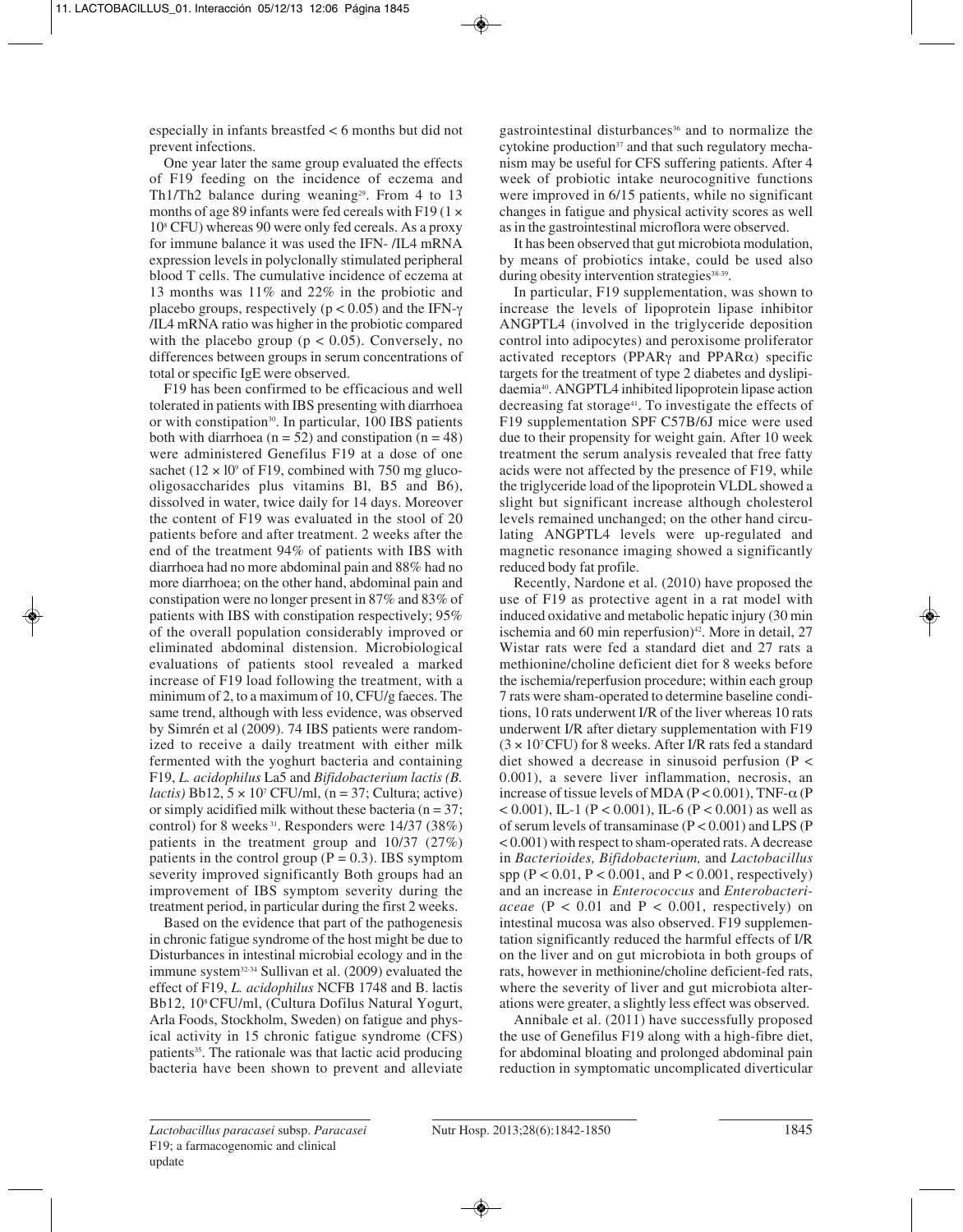disease43. 50 Patients were randomized to receive a high-fibre diet; 1 sachet of probiotic plus ( $12 \times 10^9$ ) CFU) a high-fibre diet (twice daily); 2 sachets of probiotic + high-fibre diet (twice daily) for 14 days/month for 6 months. Both probiotic-treated groups had a significant decrease in bloating [VAS score were  $4.6 \pm$ 2.6 (baseline) vs.  $2.3 \pm 2.0$  (end of treatment),  $P < 0.05$ and  $3.9 \pm 2.9$  vs.  $1.8 \pm 2.1$ , P < 0.05 respectively for the two groups] but not a significant decrease in abdominal pain within 24 hours and < 24 hours. Notably, 7 patients belonging to the probiotic-treated groups with abdominal pain > 24 hours did not report the recurrence of this symptom whereas 3 patients of the high-fibre diet- treated group reported at least one episode ( $P =$ 0.016).

A recent study has highlighted the potential use of F19 in NEC Bell's stage 2 (the most common acquired acute gastrointestinal illness in the neonatal period that affects about 5% of infants with birthweight ≤1,500 g and that is characterized by abdominal distension, bloody stools and *pneumatosis intestinalis)* in order to prevent the clinical progression to stage 344. 32 infants with birth weight 600 to 1500 g were randomly assigned to receive either a 5 ml probiotic supplementation (n = 18; F19;  $6 \times 10^9$  CFU/day for 21 days) or standard medical treatment  $(n = 14)$ . F19 supplementation was associated with lower progression to stage 3  $(P < 0.05)$ , lower mortality rate and shorter hospital stay ( $P < 0.05$ ). Moreover none of probiotic-treated patients presented either sepsis or intestinal complications such as diarrhea.

The hypothesis that enteric glial cells might participate in host–bacteria cross-talk has been evaluated by Turco et al.  $(2013)^{45}$ . Primary cultures of human enteric glial cells have been exposed both to live and heat-killed pathogenic enteroinvasive *Escherichia coli* (EEC) and probiotic (F19;  $3.4 \times 10^8$  CFU/ml) bacteria. Results indicated that EEC activated enteric glial cells inducing the cFos and MHC II expression. After 6h exposure TLR1, TLR3 and TLR4 mRNA expression was significantly up-regulated by both EEC and F-19 ( $p < 0.01$ ) with respect to the basal level. On the other hand, EEC induced a higher TLR3 expression  $(p < 0.01)$  and a significantly lower expression of TLR5 and TLR7 ( $p <$ 0.01) with respect to F19. After 24 hours exposure TLR7, TLR9 and TLR5 mRNA expression was significantly up-regulated only by  $F19$  ( $p < 0.01$ ) with respect to the basal level. Moreover TLR2 expression was significantly up-regulated by both EEC and F19 ( $p <$ 0.01) with respect to the basal level, however TLR3 expression was significantly up-regulated only by EEC (p < 0.01) and conversely TLR7, TLR9 and TLR5 mRNA expression was significantly up-regulated only by F19 ( $p < 0.01$ ) with respect to the basal level. Notably, EEC induced a significantly higher expression of TLR2, TLR3, TLR7 and TLR9 ( $p < 0.01$ ) and a lower TLR5 expression  $(p < 0.01)$  with respect to F19.

When enteric glial cells were challenged for 6 h with either heat-inactivated EEC or F19, TLR2, TLR7 and TLR9 expression was virtually undetectable with respect to the basal level while TLR5 expression was significantly down-regulated by heat-inactivated EEC  $(p < 0.01)$ . After 24 h challenge, heat-inactivated EEC significantly up-regulated TLR3 expression  $(p < 0.01)$ with respect to the basal level whereas both heat-inactivated EEC and F19 up-regulated TLR4 expression ( $p <$ 0.01). The analysis of differences between viable and heat-inactivated EEC and F-19 revealed that after 6 h, but not 24 h, challenge TLR expression induced by viable organisms was significantly different from heatinactivated ones.

Interestingly, immunofluorescence analysis showed that TLR2 was mainly detected in the cytoplasm and in the plasma membrane of enteric glial cells while TLR3 and TLR4 were mainly cytosolic and nuclear. Moreover, western blot analysis of enteric glial cells showed that EEC, but not F19, induced nuclear translocation of NF Bp50 protein  $(p < 0.05)$  with respect to the basal level as well as TLR2, TLR3 and TLR4 agonists (p < 0.05). Conversely, when enteric glial cells were treated with the specific MyD88-blocking peptide, only the TLR3 agonist significantly increased NFκBp50 expression  $(p < 0.05)$  with respect to the basal level while TLR2 and TLR4 agonists failed to induce NFκBp50 nuclear translocation. Finally, after 24 h exposure to both viable EEC and F19, S100B protein expression (and consequently NO release) was significantly higher in response to the first one  $(p < 0.01)$ compared to basal conditions. This study emphasizes both the aspect that enteric glial cells express TLR (involved in the innate immune system response mechanism)38 and their role in discriminating between pathogens and probiotics by modulating TLR expression. More recently Palumbo et al. (personal comunication) have further characterized the enteric glial cells - F19 interaction evaluating the effects of mediators released by these cells after probiotic challenge by means of conditioned media analysis<sup>46</sup>. In particular, conditioned media from probiotic stimulated cells showed increased lactase activity as compared to the untreated ones  $(1.15 \pm 0.17$  and  $1.29 \pm 0.19$  fold increase vs control  $p < 0.05$ ). However, a decreased lactase activity was observed when enteric glial cells were treated with pathogens  $(0.85 \pm 0.23$  fold decrease vs control  $p < 0.05$ ).

# **F19:** *in vitro* **study of a potential new prebiotic enhancing activity**

The concept of a possible combined administration of F19 with some new prebiotic enhancer, induced our research group to focus on the lactobacilli interaction with hyaluronic acid (HA), a large linear glycosaminoglycan which is mostly present within extracellular matrix47, that in previous microbiological and virological investigations had shown some definite properties in controlling the pathogenic bacteria and viruses growth<sup>48</sup>.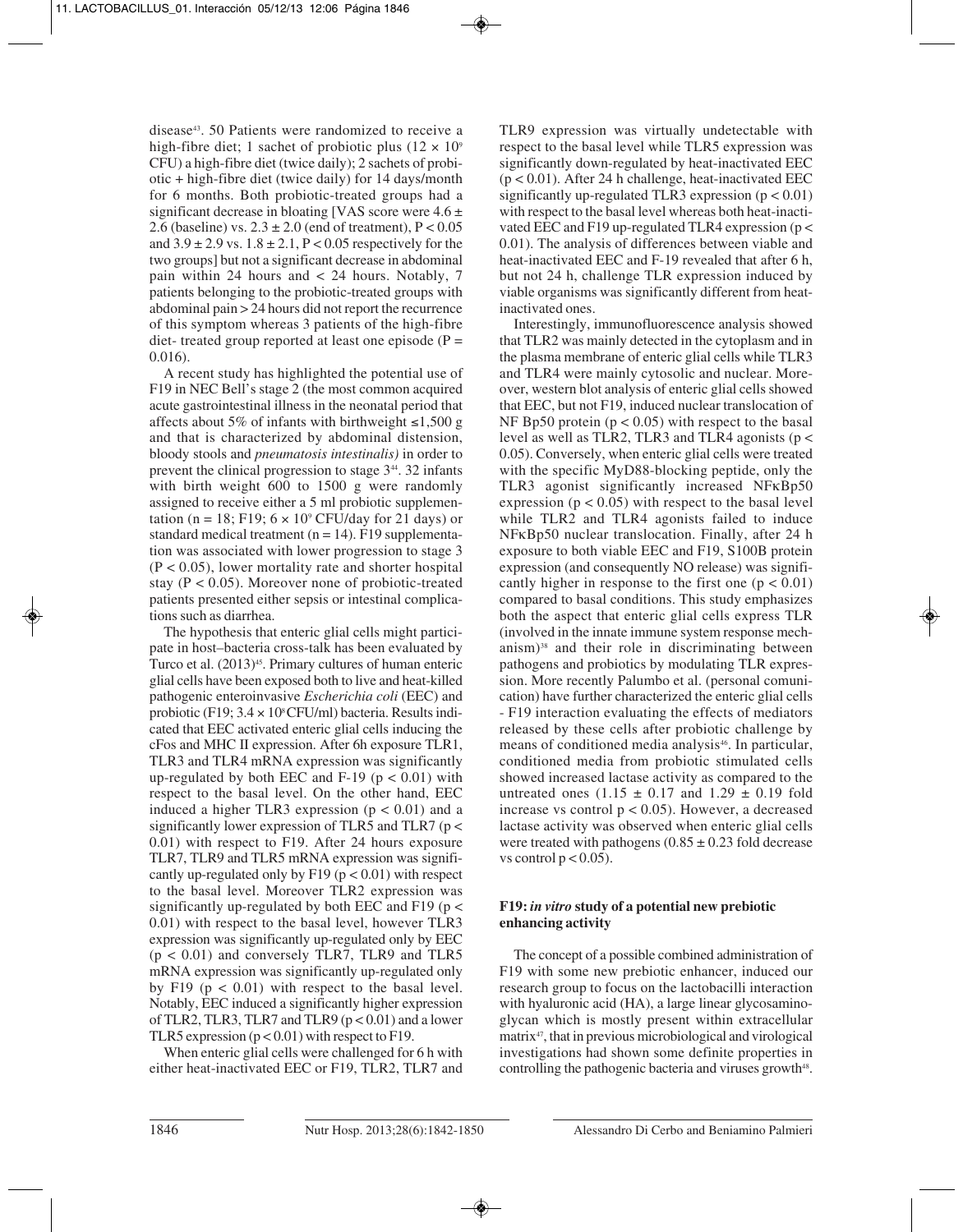The role of HA on *in vitro* growth rate of F19 was investigated by means of an innovative technique. The procedure consisted in introducing, in 10 sterile vials already filled with an eugonic broth,  $10<sup>6-7</sup>$  CFU/ml of F19 plus a decreasing concentration of HA (from 1 to 0.125 mg ml<sup>-1)</sup> and placing these in a bacterial culture (HB&L™; Alifax, Padova, Italy). HB&L™ was used for the real time detection of bacteria growth curves. such analyzer is a new combination of a turbidimeter (based on the dynamic light scattering mechanism), with Mc Farland Monitor and an incubator within the same device and, for the first time, successfully used to accelerate studies on lactobacillus strain growth investigations. Each sample is analyzed by two laser beams which have their own photodetector, one more sensible (placed at 30° with respect to the beam source) and one more specific (placed at 90° with respect to the beam source).

With this investigation diagnostic device we demonstrated that HA concentration, from 1 to  $0.125$  mg ml<sup>-1</sup>, resulted in an increased bacterial strains growth within 24 hours (fig. 1). Observations might suggest a possible protective role of low doses of HA towards F19, supporting its in vivo proliferation and engraftment after oral administration.

Although speculative, a possible role of HA on the bacterial growth and proliferation might be ascribed to

the ability of some strains of utilizing HA as a carbon source.

## **Discussion**

The issue of a single lactobacillus administration compared with a pool in the probiotic therapy scenario has been debated long time without a definite indication: the concept that links each single microbiologic agent to a well defined biochemical or genetic interaction within the host environment is a clear cut premise to achieve the goal of an effective medical treatment with some sort of pharmacological approach in microbiology.

Very often the production and market of a mixed *lactobacilli* combination in nutraceutical products did not previously take into account the *in vitro* interaction between each other strain, and the impact of a stranger microbiological task force intrusion into the gut environment, doesn't guarantee at all a quicker integration or a better balance of different pathogenic versus saprophytic populations.

The bioavailability of a single strain formulation, like in the case of F19 in adequate concentration, supports a dose/effect strategy ranging between NFκB



*Fig. 1.—Effects of HA on F19 until 24 hours. The strain was employed at a starting concentration of 1 × 10<sup>6-7</sup> CFU/ml. In presence of MRS only (first two windows) F19 mean growth was quite inhibited; however in presence of MRS + HA [1 mg/ml] (3<sup>rd</sup> and 4<sup>th</sup> window), MRS + HA [0.5 mg/ml] (TH AND 6H WINDOW); MRS + HA [0.25 mg/ml] (7th and 8th window); MRS + HA [0.125 mg/ml] (9th and 10th window) a mean bacterial growth enhancement was observed with respect to control (F19 alone).*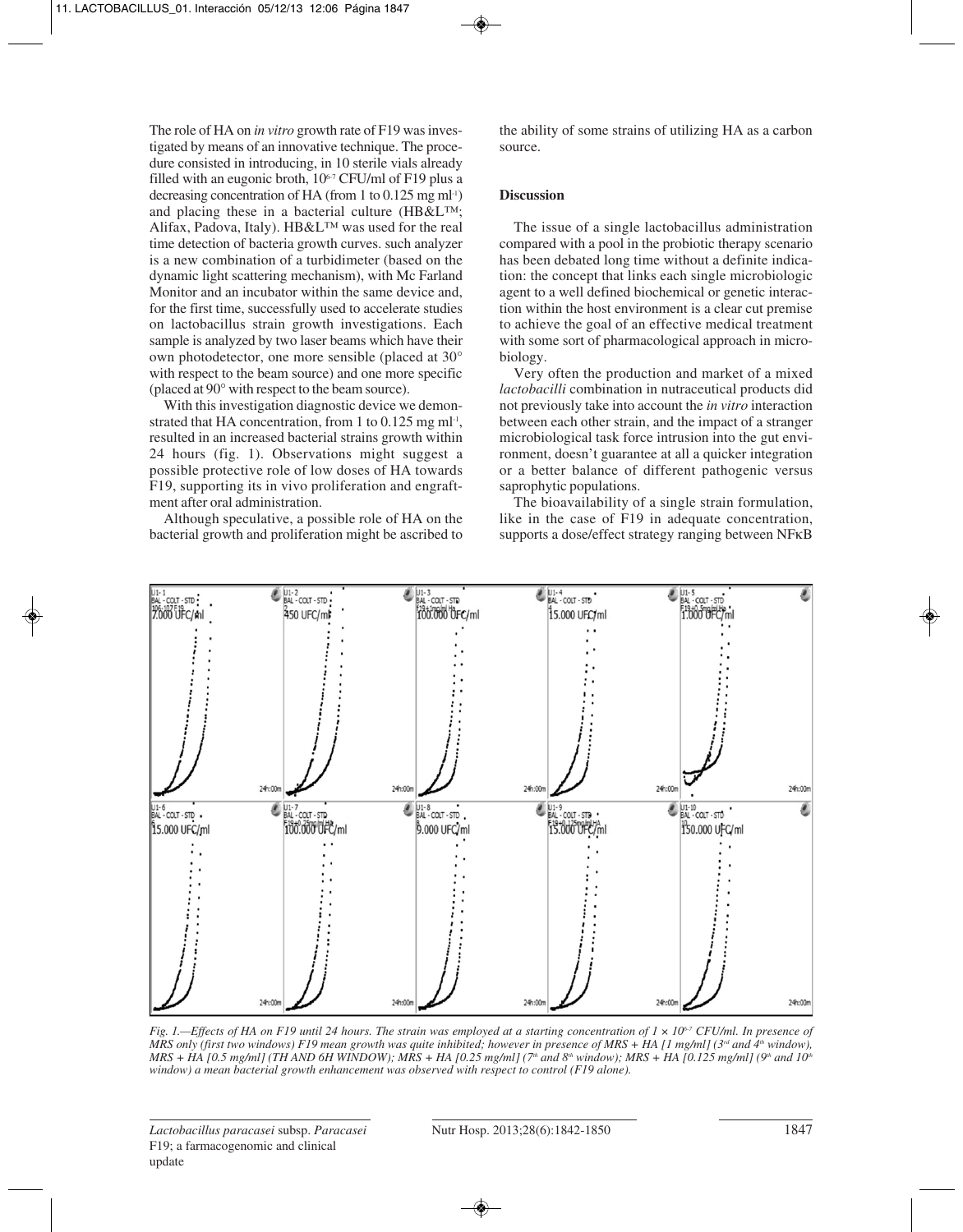macrophage activation plus immunity host modulation, and the success over pathogenic bacteria overgrowth moreover the F19 fine interaction with the gut nerve endings, as it has been demonstrated by the *in vitro* experiment of Turco et al. achieves convincing explanation of the clinical healthy effect on IBD symptoms during nutraceutical treatment with this *lactobacillus*. Other experimental investigations opened the hypothesis that F19 displays some metabolic activating properties in the lipid imbalance and in the liver impaired functions.

Last, but not least, the genetic stability of the strain is a first class safety clinical claim, especially when probiotic therapy is required in very weak, immunocompromised people, with altered mucous barrier and with the real risk of lymphohematogenous spread of the bacteria into the bloodstream.

The term bacterial translocation, coined by Berg and Garlington<sup>49</sup>, has been defined as the passage of both viable and non-viable microbes and microbial products (endotoxins) from the intestinal lumen through the epithelial mucosa into the mesenteric lymph nodes and then to other organs. It might be related to a decrease in microbes turnover rather than an increase in their transepithelial penetration and those which seem to translocate most readily hold the ability to both survive in the bloodstream and to resist leucocyte digestion and phagocytic killing (e.g. Salmonella species). On the contrary, normal enteric species are easily killed after phagocytosis (whit the only exception of *Escherichia coli (E. coli),* other *enterobacteriaceae, Pseudomonas aeruginosa (P. aeruginosa), enterococci* and some *streptococci*50, surviving only under circumstances in which host defences are impaired. Recent findings have ascribed the ability of translocate of these specific strains to a better adherence and facilitated attachment to the mucus-epithelium layer with respect to nonpathogenic strains<sup>51</sup>. Although intestinal anaerobic bacteria (such as *Lactobacilli)* exceed aerobic bacteria by 100:1 to 1000:1 and act as an insulating layer over the mucous on the mucosal surface, limiting colonization and overgrowth of other potentially invasive microbes<sup>52</sup>, their translocation has been reported only in extreme circumstances such as athymic<sup>53</sup>, lethally irradiated<sup>54</sup> or severely burned rodents<sup>50</sup> and in all these conditions there are breaks in enteric integrity and the bacterial translocation appears to be in direct proportion to the degree of tissue damage. The fact that the aerobic Gram-negative bacilli can translocate even across histologically intact intestinal epithelium<sup>52</sup> (through morphologically intact enterocytes<sup>55</sup>) and that selective elimination of anaerobic bacteria facilitates intestinal accumulation and translocation of facultative bacteria, has led to the assumption that bacterial overgrowth might be one of the main factors (reduced gastric acidity<sup>56</sup>, impaired gastrointestinal motility and, consequently, prolonged intestinal transit time<sup>57</sup> promoting bacterial translocation. However bacterial translocation can occur in the normal host, shown by recovery of

viable intestinal bacteria from mesenteric lymph nodes in a small proportion of healthy animals and humans<sup>58-59</sup> and is a probably normal and essential process, regulating local and systemic immunity and tolerance to the innumerable antigens that make contact with the intestinal epithelium<sup>60</sup>. Usually, enteric bacteria translocation by oral antibiotics displacement remains confined to the satellite mesenteric lymph nodes and do not appear to extend a persistent infection state, moreover when the antibiotic is discontinued the caecal population of enteric organisms returns to normal levels61-62. In this context, however, immunosuppression can activate the translocating bacteria to spread systemically, ultimately resulting in lethal sepsis<sup>63</sup>. Moreover, the lower part of the gut, which contains a large number of microbes, has been suggested to hold a more efficient capacity for killing translocated bacteria with respect to the upper part; in particular the colon, which has been demonstrated to have higher electrical resistance and lower permeability to the passive movement of ions<sup>64</sup>. The *lactobacilli* translocation is a not uncommon relevant event that might rise pathogenic complications and even septic death: the genetic stability of F19, confirmed in more than 20 years of clinical use, not only is reassuring that the up date risk of spontaneous mutation is not consistent, but even in case of hematogenous spread of F19, it will maintain its proper immunomodulating activity; thus rendering the invaded host more active in the cell-mediated defence against the septic agents, but also it can be easily destroyed by the standard antibiotic dosages, being it's antibiogram still unchanged since 20 years.

A final comment about the F19 high daily concentration during the oral intake: being F19 acid-bile resistant it's transit through the proximal gastrointestnal tract leaves a great number of lactobacilli viable for the colonic harboring and able to survive in the colonic environment for at least three months after 4 weeks of oral intake. This means a prolonged therapeutic effect and a better temporary integration in the host microbiota related to the length of F19 administration with the confidence that the high *lactobacilli* count pro dose is without untoward effects (bloating, constipation or other common symptoms observed during probiotic administration, were not detected during F19 oral intake inducing an excellent compliance by the users.

Summarizing, based on recent achievements, F19, provided of genetical stability, actively interacts with gut epithelium and immune system, correlating with both gene sequences and genes whose down-regulation may be the cause of gastrointestinal pathologies.

Our present preclinical investigation addresses us to perform a next pilot study to administer F19 encapsulated with lyophilized HA in patients with IBD, in comparison with the existing formulation, in order to evaluate further symptomatic benefits due to the gut mucosa-*lactobacillus*interaction with a better mucousgerm adherence, and possible enhanced F19 proliferation and bioavailability into the gut lumen.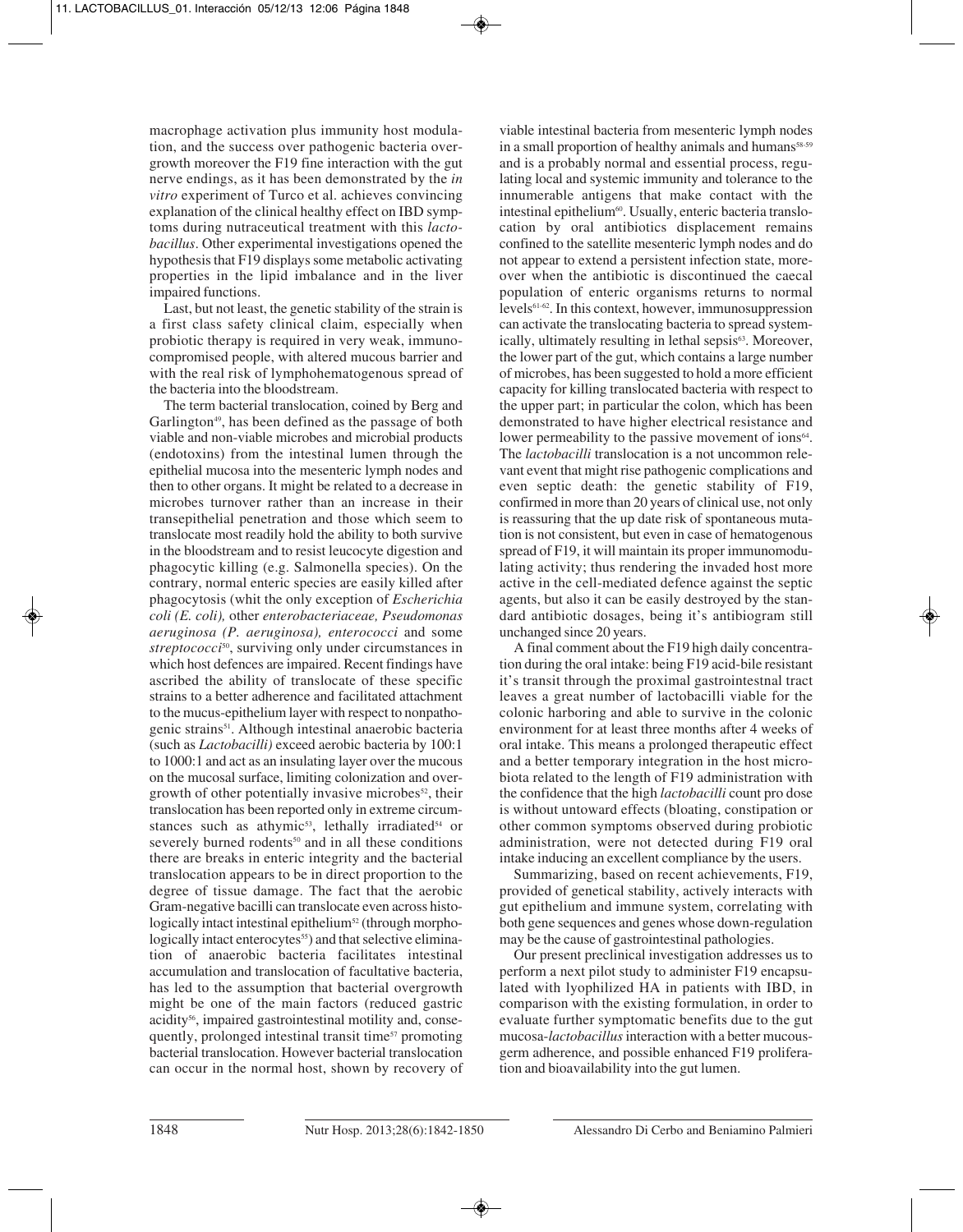As matter of fact, an other our previous unpublished study on the HA administration by enemas on a group of patients with ulcerative colitis under Pentasa treatment showed a remarkable symptomatic benefit on the number of stool-mucous discharges, bloating and pain.

We have thus a rationale to suppose that further benefit will be achieved by the synergy between probiotic and glycosaminoglycan administration. Furthermore F19 as a single therapeutic agent we'll more easily identify further specific benefits not only in the bowel inflammatory and motion control, but also in other indications related to it's metabolism in the commensal environment such as obesity and steatosis, during glyco-lipidic imbalance of diabetes, potential treatment.

### **References**

- 1. Axelsson L. Lactic acid bacteria: classification and physiology. In: Salminen S, Von Wright A, eds. Lactic acid bacteria: microbiology and functional aspects (1998), New York: Marcel Dekker Inc.
- 2. Pelletier C, Bouley C, Cayuela C, Bouttier S, Bourlioux P, Bellon-Fontaine MN. Cell surface characteristics of *Lactobacillus casei* subsp. *casei, Lactobacillus paracasei* subsp. *paracasei,* and *Lactobacillus rhamnosus* strains. *Appl Environ Microbiol* 1997; 63 (5): 1725-31.
- 3. Sato H, Torimura M, Kitahara M, Ohkuma M, Hotta Y, Tamura H. Characterization of the *Lactobacillus casei* group based on the profiling of ribosomal proteins coded in S10-spc-alpha operons as observed by MALDI-TOF MS. *Syst Appl Microbiol* 2012; 35 (7): 447-54.
- 4. Klein G, Pack A, Bonaparte C, Reuter G. Taxonomy and physiology of probiotic lactic acid bacteria. *Int J Food Microbiol* 1998; 41 (2): 103-25.
- 5. Collins MD, Phillips BA, and Zanoni P. Deoxyribonucleic Acid Homology Studies of *Lactobacillus casei, Lactobacillus paracasei* sp. nov., subsp. *paracasei* and subsp. *tolerans,* and *Lactobacillus rhamnosus* sp. nov., comb. nov. *Int J Syst Bacteriol* 1989; 32 (2): 105-8.
- 6. Stolaki M, De Vos WM, Kleerebezem M and Zoetendal EG. Lactic Acid Bacteria: Microbiological and Functional Aspects (2011).
- 7. Ljungh Å, Lan J, and Yanagisawa N. Isolation, Selection and Characteristics of *Lactobacillus paracasei* subsp. *paracasei* F19. *Microb Ecol Health Dis* 2002; 3: 4-6.
- 8. Crittenden R, Saarela M, Mättö J, Ouwehand AC, Salminen S, Pelto L, Vaughan EE, de Vos WM, von Wright A, Fondén R and Mattila-Sandholm T. *Lactobacillus paracasei* subsp *paracasei* 19: Survival, Ecology an Safety in the Human Intestinal Tract - A Survay of Feeding Studies within the PROBDEMO Project. *Microb Ecol Health Dis* 2002; 3: 22-6.
- 9. Sullivan Å, Bennet Rutger, Viitanen M, Palmgren A-C, Nord CE. Influence of *Lactobacillus* F19 on Intestinal Microflora in Children and Elderly Persons and Impact on *Helicobacter pylori* Infections. *Microb Ecol Health Dis* 2002; 3: 17-21.
- 10. Cesena C, Morelli L, Alander M, Siljander T, Tuomola E, Salminen S, Mattila-Sandholm T, Vilpponen-Salmela T, von Wright A. *Lactobacillus crispatus* and its nonaggregating mutant in human colonization trials. *J Dairy Sci* 2001; 84 (5): 1001-10.
- 11. Morelli L, Campominosi E. Genetic stability of *Lactobacillus paracasei* subsp. *paracasei* F19. *Microb Ecol Health Dis* 2002; 3: 14-6.
- 12. Lombardo L. New insights into *Lactobacillus* and functional intestinal disorders. *Minerva Gastroenterol Dietol* 2008; 54 (3): 287-93.
- 13. Sullivan A, Johansson A, Svenungsson B, Nord CE. Effect of *Lactobacillus* F19 on the emergence of antibioticresistant

microorganisms in the intestinal microflora. *J Antimicrob Chemother* 2004; 54 (4): 791-7.

- 14. Delia A, Morgante G, Rago G, Musacchio MC, Petraglia F, De Leo V. Effectiveness of oral administration of *Lactobacillus paracasei* subsp. *paracasei* F19 in association with vaginal suppositories of *Lactobacillus acidofilus* in the treatment of vaginosis and in the prevention of recurrent vaginitis. *Minerva Ginecol* 2006; 58 (3): 227-31.
- 15. Tok D, Ilkgul O, Bengmark S, Aydede H, Erhan Y, Taneli F, Ulman C, Vatansever S, Kose C, Ok G. Pretreatment with proand synbiotics reduces peritonitis-induce lung injury in rats. *J Trauma* 2007; 62 (4): 880-5.
- 16. Rayes N, Seehofer D, Theruvath T, Schiller RA, Langrehr JM, Jonas S, Bengmark S, Neuhaus P. Supply of pre- and probiotics reduces bacterial infection rates after liver transplantation-a randomized, double-blind trial. *Am J Transplant* 2005; 5 (1): 125-30.
- 17. Oláh A, Belágyi T, Pótó L, Romics L Jr, Bengmark S, Synbiotic control of inflammation and infection in severe acute pancreatitis: a prospective, randomized, double blind study. *Hepatogastroenterology* 2007; 54 (74): 590-4.
- 18. Spindler-Vesel A, Bengmark S, Vovk I, Cerovic O, Kompan L. Synbiotics, prebiotics, glutamine, or peptide in early enteral nutrition: a randomized study in trauma patients. *J Parenter Enteral Nutr* 2007; 31 (2): 119-26.
- 19. Koutelidakis IM, Bezirtzoglou E, Giamarellos-Bourboulis EJ, Grosomanidis V, Kotzampassi K. Impact of synbiotics on the intestinal flora of critically ill patients with multiple injuries. *Int J Antimicrob Agents* 2010; 36 (1): 90-1.
- 20. Giamarellos-Bourboulis EJ, Bengmark S, Kanellakopoulou K, Kotzampassi K. Pro- and synbiotics to control inflammation and infection in patients with multiple injuries. *J Trauma* 2009; 67 (4): 815-21.
- 21. Kotzampassi K, Giamarellos-Bourboulis EJ, Voudouris A, Kazamias P, Eleftheriadis E. Benefits of a synbiotic formula (Synbiotic 2000Forte) in critically Ill trauma patients: early results of a randomized controlled trial. *World J Surg* 2006; 30(10): 1848-55.
- 22. Fujiwara D, Inuoe S, Wakabayashi H, Fujii T. The anti-allergic effects of lactic acid bacteria are strain dependent and mediated by effects on both Th1/Th2 cytokine expression and balance. *Int Arch Allergy Immunol* 2004; 135 (3): 205-15.
- 23. Naaber P, Smidt I, Stsepetova J, Brilene T, Annuk H, Mikelsaar M. Inhibition of *Clostridium difficile* strains by intestinal *Lactobacillus*species. *J Med Microbiol* 2004; 53 (Pt 6): 551-6.
- 24. Kerac M, Bunn J, Seal A, Thindwa M, Tomkins A, Sadler K, Bahwere P, Collins S. Probiotics and prebiotics for severe acute malnutrition (PRONUT study): a double-blind efficacy randomised controlled trial in Malawi. *Lancet* 2009; 374 (9684): 136-44.
- 25. Peluso I, Fina D, Caruso R, Stolfi C, Caprioli F, Fantini MC, Caspani G, Grossi E, Di Iorio L, Paone FM, Pallone F, Monteleone G. *Lactobacillus paracasei* subsp. *paracasei* B21060 Suppresses Human T-Cell Proliferation. *Infect Immun* 2007; 75(4): 1730-7.
- 26. Nerstedt A, Nilsson EC, Ohlson K, Håkansson J, Thomas Svensson L, Löwenadler B, Svensson UK, Mahlapuu M. Administration of *Lactobacillus* evokes coordinated changes in the intestinal expression profile of genes regulating energy homeostasis and immune phenotype in mice. *Br J Nutr* 2007; 97 (6): 1117-27.
- 27. Loyet KM, Deforge LE, Katschke KJ Jr, Diehl L, Graham RR, Pao L, Sturgeon L, Lewin-Koh SC, Hollyfield JG, van Lookeren Campagne M. Activation of the alternative complement pathway in vitreous is controlled by genetics in age-related macular degeneration. *Invest Ophthalmol Vis Sci* 2012; 53 (10): 6628-37.
- 28. West CE, Gothefors L, Granström M, Käyhty H, Hammarström ML, Hernell O. Effects of feeding probiotics during weaning on infections and antibody responses to diphtheria, tetanus and Hib vaccines. *Pediatr Allergy Immunol* 2008; 19 (1): 53-60.
- 29. West CE, Hammarström ML, Hernell O. Probiotics during weaning reduce the incidence of eczema. *Pediatr Allergy Immunol* 2009; 20 (5): 430-7.